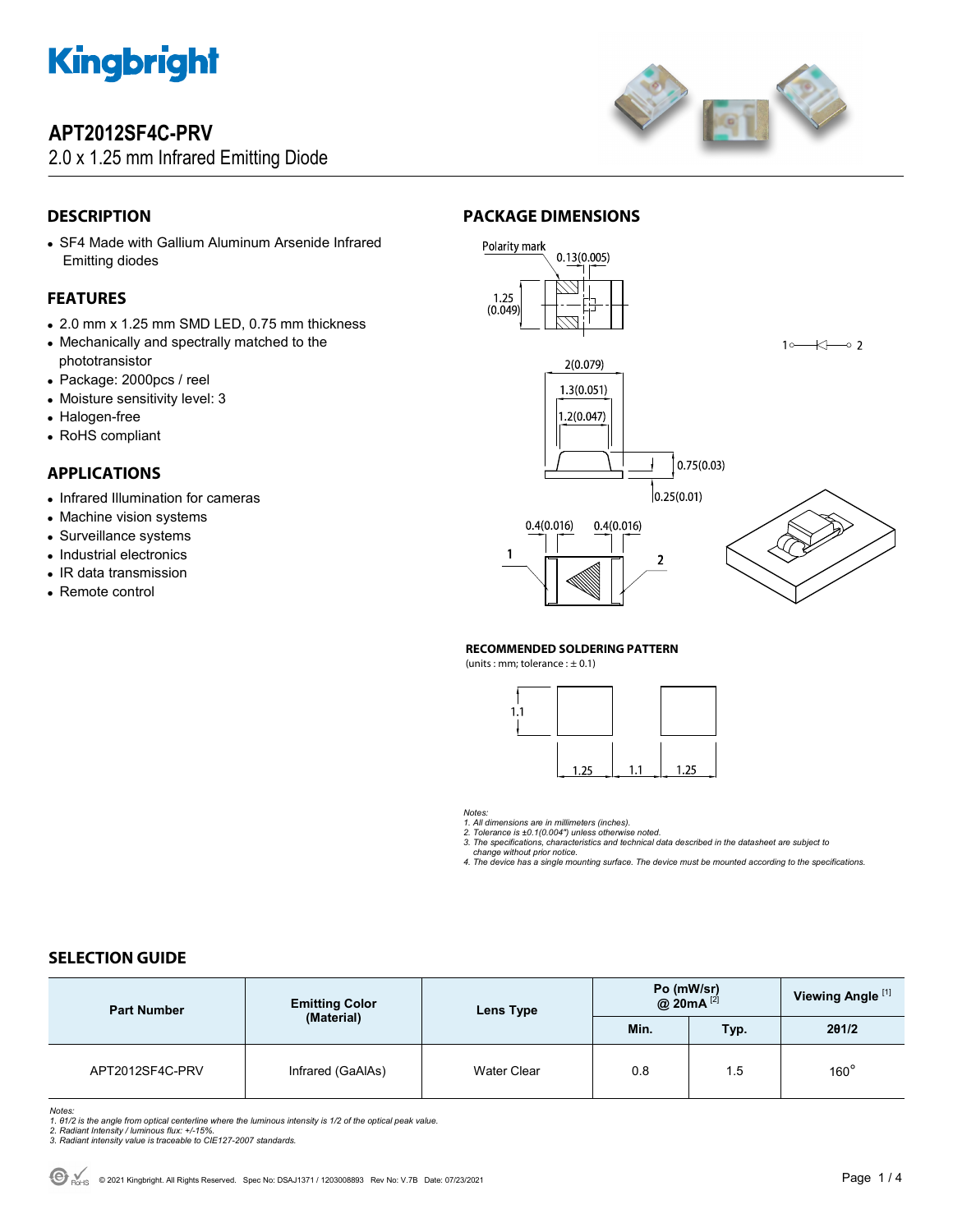# **Kingbright**

### **ELECTRICAL / OPTICAL CHARACTERISTICS at T<sub>A</sub>=25°C**

| <b>Parameter</b>                                                                 | Symbol               | <b>Emitting Color</b> | Value                        |                          | <b>Unit</b>           |
|----------------------------------------------------------------------------------|----------------------|-----------------------|------------------------------|--------------------------|-----------------------|
|                                                                                  | Typ.<br>Max.         |                       |                              |                          |                       |
| Wavelength at Peak Emission $I_F$ = 20mA                                         | $\lambda_{\rm peak}$ | Infrared              | 880                          | $\overline{\phantom{a}}$ | nm                    |
| Spectral Bandwidth at 50% $\Phi$ REL MAX<br>$I_F = 20mA$                         | Δλ                   | Infrared              | 50                           | $\overline{\phantom{a}}$ | nm                    |
| Capacitance                                                                      | C                    | Infrared              | 90                           | $\overline{\phantom{0}}$ | pF                    |
| Forward Voltage $I_F$ = 20mA                                                     | $V_F$ <sup>[1]</sup> | Infrared              | 1.3                          | 1.6                      | $\vee$                |
| Reverse Current ( $V_R$ = 5V)                                                    | $I_R$                | Infrared              | $\qquad \qquad \blacksquare$ | 10                       | μA                    |
| Temperature Coefficient of Wavelength<br>$I_F$ = 20mA, -10°C $\leq T \leq 85$ °C | $TC_{\lambda}$       | Infrared              | 0.3                          | $\overline{\phantom{a}}$ | $nm$ <sup>o</sup> $C$ |
| Temperature Coefficient of $V_F$<br>$I_F = 20$ mA, -10°C $\le T \le 85$ °C       | $TC_V$               | Infrared              | $-1.3$                       | $\overline{\phantom{a}}$ | mV/°C                 |

*Notes:* 

1. Forward voltage: ±0.1V.<br>2. Wavelength value is traceable to CIE127-2007 standards.<br>3. Excess driving current and / or operating temperature higher than recommended conditions may result in severe light degradation or pr

| Parameter                                    | Symbol                  | Value          | Unit        |
|----------------------------------------------|-------------------------|----------------|-------------|
| Power Dissipation                            | $P_D$                   | 85             | mW          |
| Reverse Voltage                              | $V_R$                   | 5              | $\vee$      |
| Junction Temperature                         | $T_j$                   | 125            | $^{\circ}C$ |
| <b>Operating Temperature</b>                 | $T_{op}$                | $-40$ to $+85$ | $^{\circ}C$ |
| Storage Temperature                          | $T_{\text{stg}}$        | $-40$ to $+85$ | $^{\circ}C$ |
| DC Forward Current                           | IF.                     | 50             | mA          |
| <b>Peak Forward Current</b>                  | $I_{FM}$ <sup>[1]</sup> | 1200           | mA          |
| Electrostatic Discharge Threshold (HBM)      |                         | 8000           | $\vee$      |
| Thermal Resistance (Junction / Ambient)      | $R_{th}$ JA $^{[2]}$    | 460            | °C/W        |
| Thermal Resistance (Junction / Solder point) | $R_{th}$ JS $^{[2]}$    | 350            | °C/W        |

### **ABSOLUTE MAXIMUM RATINGS at T<sub>A</sub>=25°C**

Notes:<br>1. 1/100 Duty Cycle, 10µs Pulse Width.<br>2. R<sub>th JA</sub> ,R<sub>th JS</sub> Results from mounting on PC board FR4 (pad size ≥ 16 mm<sup>2</sup> per pad).<br>3. Relative humidity levels maintained between 40% and 60% in production area are re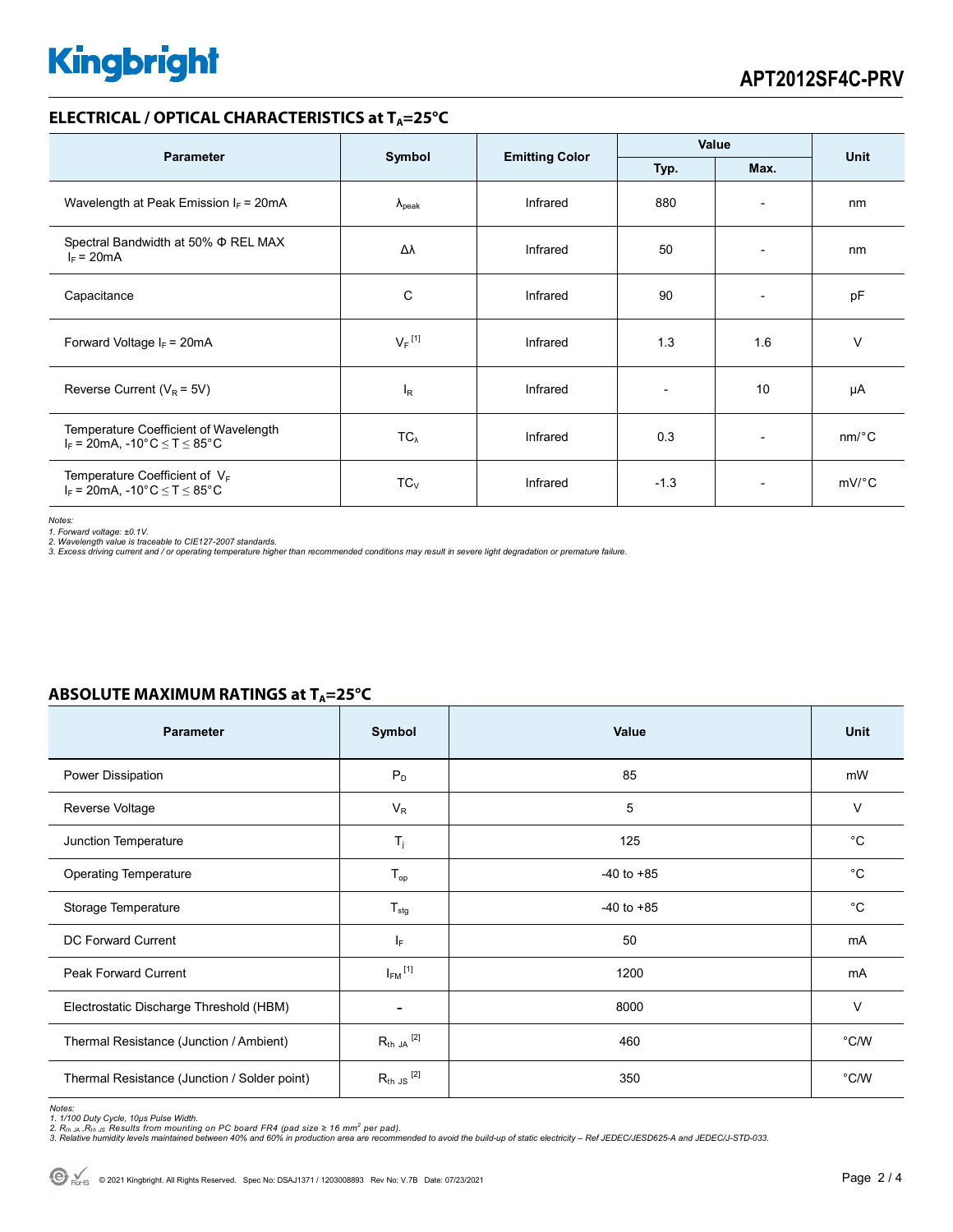# **Kingbright**

# **APT2012SF4C-PRV**

### **TECHNICAL DATA**



### **SPATIAL DISTRIBUTION**



### **INFRARED**









### **REFLOW SOLDERING PROFILE for LEAD-FREE SMD PROCESS**



#### **TAPE SPECIFICATIONS** (units : mm)



#### **REEL DIMENSION** (units : mm)



- 
- 
- Notes:<br>1. Don't cause stress to the LEDs while it is exposed to high temperature.<br>2. The maximum number of reflow soldering passes is 2 times.<br>3. Reflow soldering is recommended. Other soldering methods are not recommended